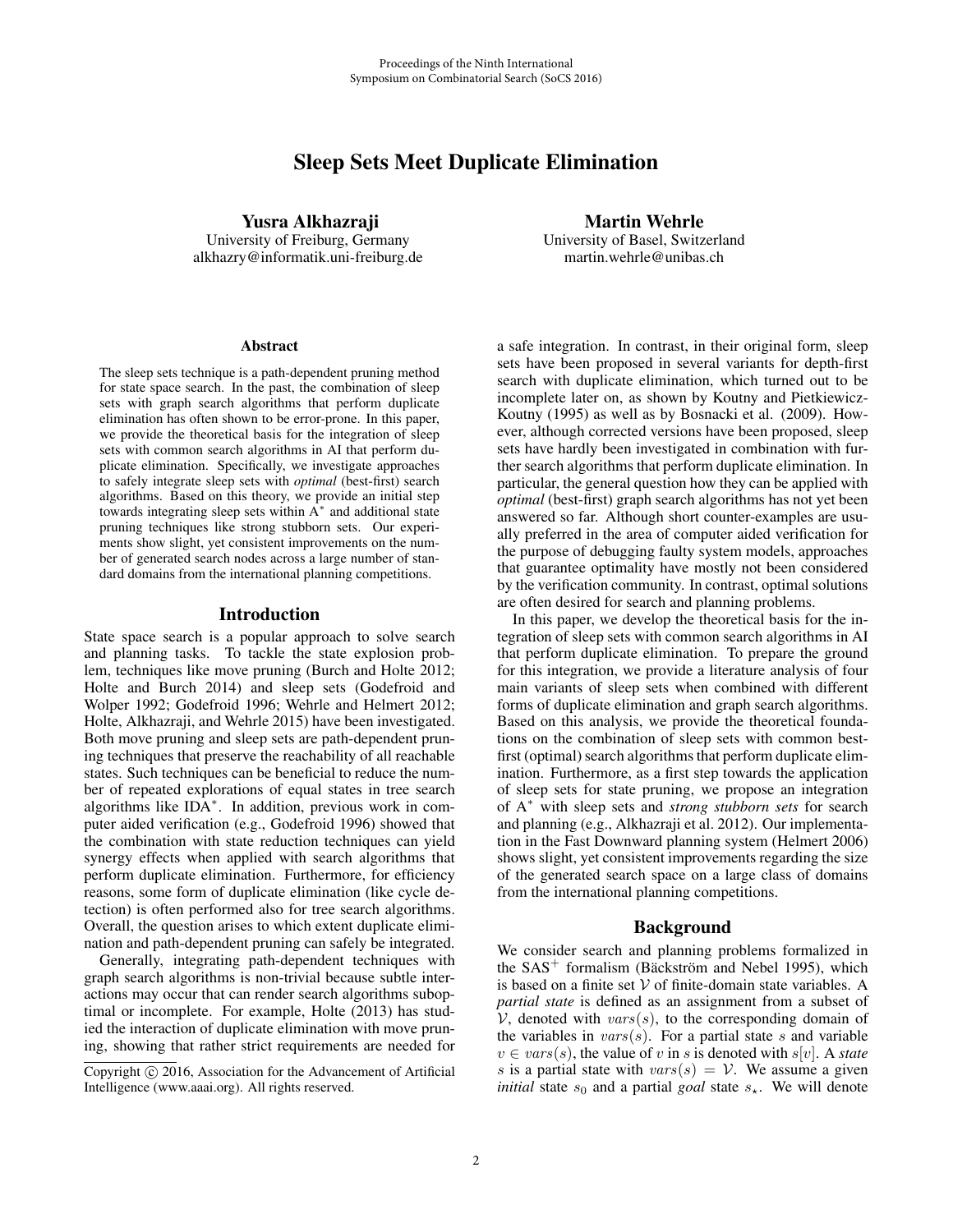partial states as sets of mappings from variables to values.

States can be transformed with *operators* o  $\langle pre(o), eff(o) \rangle$ , where both the *precondition*  $pre(o)$  and the *effect*  $eff(o)$  are partial states. The set of operators is denoted with  $\mathcal{O}$ . An operator  $o \in \mathcal{O}$  is *applicable* in a state s iff  $pre(o)[v] = s[v]$  for all  $v \in vars(pre(o))$ , and applying an applicable operator o in s yields the successor state  $s' = o[s]$ by changing the values in s of the variables in  $eff$  (o) accordingly. The set of all applicable operators in state  $s$  is denoted with  $app(s)$ . Operators o have a non-negative cost  $cost(o)$ . If all  $o \in \mathcal{O}$  have the same cost, the operators in  $\mathcal{O}$  are called unit-cost operators. Sequences of operators  $\sigma = 0_1 \dots 0_n$ that are sequentially applicable in the initial state  $s_0$ , i.e., if the state  $\sigma(s_0) := o_n[...o_1[s_0]...]$  is defined, are called *paths*. The cost of  $\sigma$  is the sum of the costs of the operators in  $\sigma$ . The length of  $\sigma$  is the number of operators in  $\sigma$ , and denoted with |σ|. Our objective is to find a path to a *goal state*, i.e., a state that complies with  $s_{\star}$ . Paths that lead to see states are called solutions. goal states are called *solutions*.

Furthermore, we need the notion of *commutativity* of operators. We say that  $o$  and  $o'$  are commutative if  $vars(eff(o))$   $\cap$   $vars(pre(o'))$  =  $\emptyset$ ,  $vars(eff(o'))$  $vars(pre(o)) = \emptyset$ , and there exists no  $v \in vars(eff(o)) \cap$  $vars($ eff  $(o')$  such that  $eff(o)[v] \neq eff(o')[v]$ . We denote commutative operators  $o$  and  $o'$  with  $o \times o'$ . To define sleep sets, we use the definition of Holte et al. (2015). Let  $\lt_{ss}$  be a total order on the set of operators O.

**Definition 1.** *For a path*  $\sigma = o_1 \dots o_n$ *, the sleep set ss(* $\sigma$ *) for* σ *is a set of operators that satisfies the following conditions: For*  $n = 0$ *, i.e., for the empty path*  $\varepsilon$ *, ss*( $\varepsilon$ ) :=  $\emptyset$  *(the empty set). For*  $n > 0$ ,  $ss(\sigma) := \{o \text{ applicable in } \sigma(s_0) \mid$  $(o_n \bowtie o)$  *and*  $(o <_{ss} o_n$  *or*  $o \in ss(o_1 \dots o_{n-1}))$ *.* 

Sleep sets can be used as an operator pruning technique: for a state s reached by path  $\sigma$ , instead of applying *all* operators that are applicable in s, only apply the applicable operators in s that are *not* contained in  $ss(\sigma)$ .

Example 1. *Consider a planning problem with variables*  $V = \{a, b\}$  with  $dom(a) = dom(b) = \{0, 1\}$ , initial state  $s_0 = \{a \mapsto 0, b \mapsto 0\}$ , and goal  $s_\star = \{a \mapsto 1, b \mapsto 1\}$ .<br>The set of operators is given by  $\mathcal{O} = \{a, a\}$ , where  $a_0 =$ *The set of operators is given by*  $\mathcal{O} = \{o_1, o_2\}$ *, where*  $o_1 =$  $\langle \{a \mapsto 0\}; \{a \mapsto 1\} \rangle$  and  $o_2 = \langle \{b \mapsto 0\}; \{b \mapsto 1\} \rangle$ , and  $cost(o_1) = cost(o_2) = 1$ . There are two solutions, namely *the operator sequences*  $o_1o_2$  *and vice versa,*  $o_2o_1$ *. The state space of the problem is depicted in Fig.1 on the left (where we shortly denote states*  $\{a \mapsto i, b \mapsto j\}$  *as ij*).



Figure 1: State spaces without and with sleep sets pruning

*When sleep set pruning is applied with the operator or-*

*dering*  $o_1 \, \leq_{ss} \, o_2$ *, we observe that the sleep set of the path*  $\sigma = o_2$  *is*  $\{o_1\}$ *, because*  $o_1$  *is applicable in the state*  $s := \{a \mapsto 0, b \mapsto 1\}$ ,  $o_1 \Join o_2$ , and  $o_1 <_{ss} o_2$ . Hence sleep *set pruning will not apply*  $o_1$  *in s, indicated with the dashed arrow in Fig.1 on the right.*

As the sleep sets pruning technique is path-dependent, it cannot be directly applied to algorithms that perform duplicate elimination, because different paths to a state  $s$  can cause different pruning decisions in s. To be able to describe algorithms that apply sleep sets in combination with duplicate elimination, we will use the notion of sleep sets defined for *several* paths  $\sigma_1, \ldots, \sigma_n$  that all generate the same state s. We will denote this set with  $ss(\sigma_1,\ldots,\sigma_n)$ , which has the intended meaning to carry the information which operators to prune in s when s has been reached by  $\sigma_1, \ldots, \sigma_n$  in this particular order (i.e.,  $\sigma_1$  first,  $\sigma_n$  last). The formal definition of the semantics of  $ss(\sigma_1,\ldots,\sigma_n)$  will depend on the particular way sleep sets and duplicate elimination are integrated. We will come back to this point in the next section.

As a basis for our further investigations, we provide an analysis of several sleep set variants from the literature in combination with graph search algorithms.

#### A Literature Analysis on Sleep Sets

In the literature (Godefroid and Wolper 1992; Godefroid, Holzmann, and Pirottin 1993; 1995; Godefroid 1996; Holte, Alkhazraji, and Wehrle 2015), four main variants of sleep sets with duplicate elimination have been considered.

- (A) Full duplicate elimination: Let s be a state first generated by path  $\sigma$ . If s is revisited by path  $\sigma'$ , then s is immediately pruned as duplicate. Sleep sets are computed (only once per state) as in Def. 1, and  $ss(\sigma, \sigma')$  does not need to be computed because s is pruned as duplicate in this case. This variant has been applied in a first approach on sleep sets (Godefroid and Wolper 1992), used within depth-first search. However, as the sleep sets' pruning decisions are path-dependent, reaching a state s via different paths can cause different operators to be pruned in s when s is revisited. As a consequence, the above variant is incomplete, as shown by counter-examples by Koutny and Pietkiewicz-Koutny  $(1995)^1$  and Bosnacki et al. (2009).
- (B) States that are revisited are pruned as duplicates as in (A), but the definition of sleep sets is modified compared to Def. 1. In a nutshell, in contrast to (A), operators that close a cycle in the state space are treated in a special way for the sleep sets computation. To describe this modification in more detail, we must first provide some more technical details how sleep sets are typically *incrementally* computed. Firstly, (i) every time a successor path  $\sigma$ o is generated from path  $\sigma$ , all operators from the sleep set  $ss(\sigma)$  of the parent path  $\sigma$  that are commutative with *o* are propagated to  $ss(\sigma o)$ . Secondly, (ii) to accommodate for the ordering condition of sleep sets (i.e., for the " $o \lt s_s$  o<sub>n</sub>" part in Def. 1), after having generated the

<sup>&</sup>lt;sup>1</sup> In the paper by Koutny and Pietkiewicz-Koutny (1995), a modified sleep set algorithm is considered, as discussed in (B). However, their counter-example applies to (A) as well.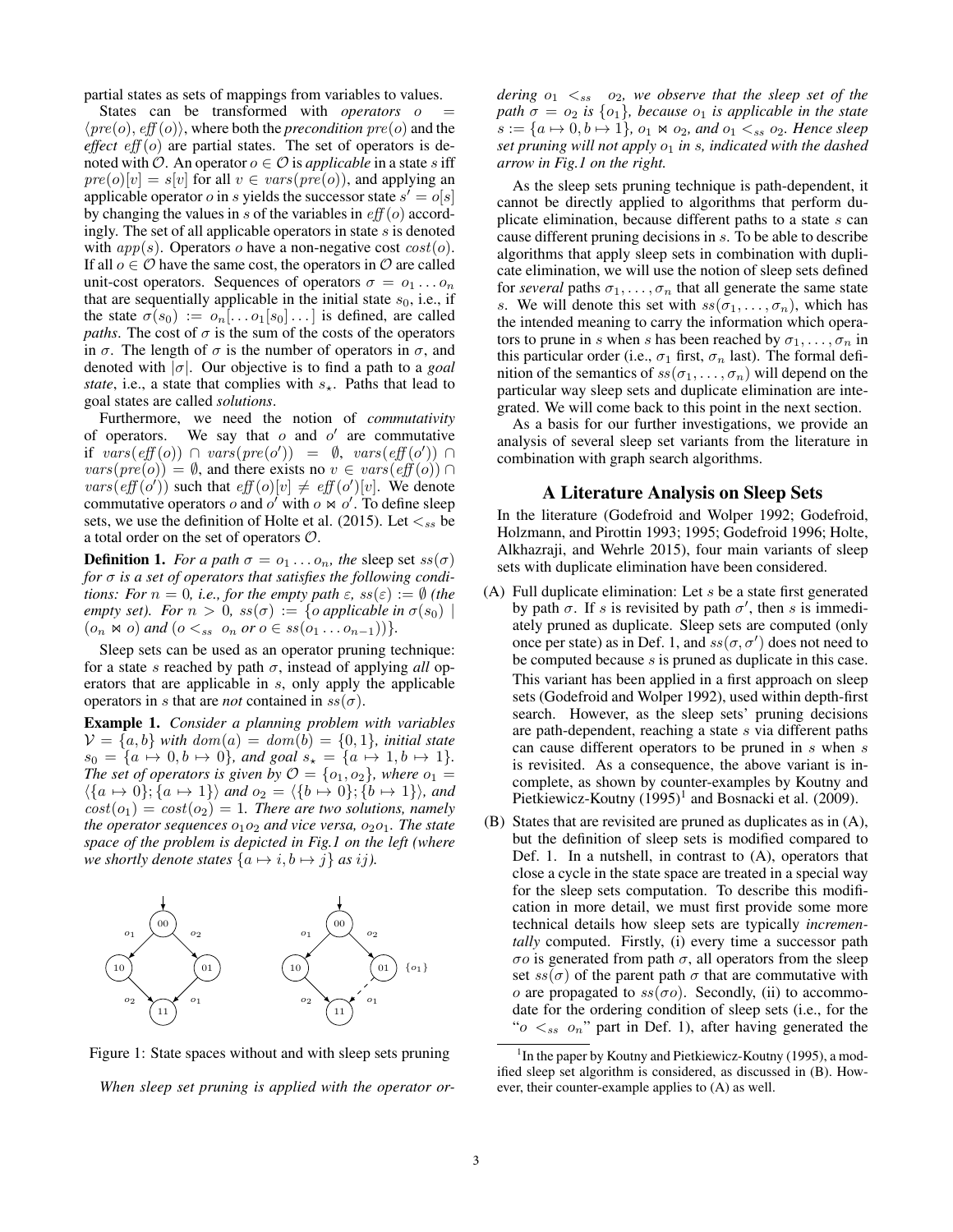successor path  $\sigma$ o, o is (locally) included in  $ss(\sigma)$  to be propagated to the further successor paths  $\sigma o'$  of  $\sigma$  generated with operators  $o'$  with  $o <_{ss} o'$ .

To avoid operators to be propagated in case a cycle is closed, the second step (ii) is restricted to be performed only if  $\sigma$  does not yield a state that is already on the search stack (Godefroid, Holzmann, and Pirottin 1993). In other words, for a state s, assume that applying  $\varphi$  in s closes a cycle, i.e., assume that the application of  $\sigma$  in s yields a state that is on the search stack. Then  $o$  is excluded from the sleep sets of those successor states  $s'$  of s that are generated with operators  $o'$  with  $o <_{ss} o'$ .

However, the resulting algorithm is still incomplete, as shown by the counter-example by Koutny and Pietkiewicz-Koutny (1995). In an additional refinement, the first step (i) is refined such that cycle-closing operators are ruled out of sleep sets at the time a state is taken from the stack, i.e., before the recursive depth-first search call for the successors. The final algorithm (Godefroid, Holzmann, and Pirottin 1995) resolves the issue of incompleteness, by guaranteeing that every time o closes a cycle, o is not contained in the sleep set of the parent path.

- (C) Let s be a state first reached by  $\sigma_1$ , and then revisited by paths  $\sigma_2, \ldots, \sigma_n$ . The sleep set  $ss(\sigma_1, \ldots, \sigma_n)$  is inductively defined as  $ss(\sigma_1,\ldots,\sigma_{n-1}) \cap ss(\sigma_n)$ . Informally, the sleep set after exploring  $\sigma_n$  is updated according to  $ss(\sigma_n)$  such that all operators are applied according to  $ss(\sigma_n)$  that have been pruned according to  $ss(\sigma_1,\ldots,\sigma_{n-1})$  in the corresponding state before. States are pruned as duplicates if  $ss(\sigma_1,\ldots,\sigma_n)=\emptyset$ . Informally, the intersection of sleep sets is needed in this variant because the intersection ensures that the remaining operators in the updated sleep set can still be pruned (according to all the sleep sets computed for the state), corresponding to the pruning information obtained on all paths on which the state has been reached so far. This variant of updating sleep sets has been proposed by Godefroid (1996) – we will come back to it in the next section.
- (D) Let  $s$  be a state revisited on a cycle, i.e., let  $s$  first be generated by path  $\sigma = o_1 \dots o_n$  and afterwards by path  $\sigma' = o_1 \dots o_n o_{n+1} \dots o_{n+k}$  for  $k \geq 1$ . Then s is pruned as duplicate, and as in case (A),  $ss(\sigma, \sigma')$  does not need to be computed. For all the remaining states reached by uncyclic paths  $\sigma_1, \ldots, \sigma_n$ , an entirely new sleep set is computed according to Def. 1, i.e.,  $ss(\sigma_1,\ldots,\sigma_n) := ss(\sigma_n)$ . This variant has been proposed for planning (Holte, Alkhazraji, and Wehrle 2015) within IDA<sup>∗</sup> and cycle detection. Holte et al. provide a more general definition of sleep sets that allows for more pruning. However, they did not provide a proof that IDA<sup>∗</sup> with sleep sets and cycle detection is completeness and optimality preserving. We will show that this is indeed the case.

In most of these related papers, there is no empirical experimental study of sleep sets in combination with duplicate elimination. As an exception, Holte et al. provide an experimental study, focusing on a comparison of the pruning power of sleep sets compared to their generalization.

# Sleep Sets with Duplicate Elimination

We consider the combination of sleep sets with graph search algorithms, with a focus on optimal search algorithms. For our investigations, we need some more terminology. Following Holte et al. (2015), orderings  $\lt_{\mathcal{O}}$  on the set  $\mathcal O$  of operators induce a lexicographical ordering on the set of operators sequences: for operator sequences  $\sigma = o_1 \dots o_n$  and  $\sigma' = o'_1 \dots o'_m$ , if  $|\sigma| < |\sigma'|$ , then  $\sigma < \sigma \sigma'$ ; if  $|\sigma| = |\sigma'|$ ,<br>then  $\sigma < \sigma \sigma'$  iff  $o_1 < \sigma o'$ , where *i* is the index such that then  $\sigma <_{\mathcal{O}} \sigma'$  iff  $o_i <_{\mathcal{O}} o'_i$ , where i is the index such that  $o_i = o'_i$  for all  $1 \leq k \leq i-1$  and  $o_i \neq o'_i$ . For an order $o_k = o'_k$  for all  $1 \leq k \leq i-1$ , and  $o_i \neq o'_i$ . For an order-<br>ing defined on  $\mathcal O$  we will use the same symbol for the ining defined on  $\mathcal{O}$ , we will use the same symbol for the induced lexicographical ordering on operator sequences when the meaning is clear from the context.

For states s and s' such that s' is reachable from s, and for the given sleep sets ordering  $\lt_{ss}$ , let  $\min(s, s')$  denote the least-cost operator sequence (among all operator sequences) that is applicable in s and leads to  $s'$  and that is minimal according to  $\leq_{ss}$ . Some of our investigations are based on the following theorem by Holte et al. (2015).

**Theorem 1** (Holte et al., 2015). Let s, s' be states with s' *reachable from s. Let*  $\min(s, s') := o_1 \dots o_n$ . Then  $o_k \notin$  $ss(o_1 \ldots o_{k-1})$  *for all*  $k$  *with*  $1 \leq k \leq n$ *.* 

In particular, the theorem states that for all states reachable from  $s_0$ , the path  $\min(s_0, s)$  is preserved by sleep sets. This result in turn provides us with a sufficient criterion for complete and optimal graph search algorithm applied with sleep sets: if  $\min(s_0, s)$  is preserved, then by Theorem 1 completeness and optimality are preserved as well.

For a search algorithm A that works on the operator set  $\mathcal{O}$ , we assume a total ordering  $\leq_A$  on  $\mathcal O$  in which A generates its successor states. Furthermore, if  $A$  is applied with sleep sets, we assume that  $\lt_A$  and  $\lt_{ss}$  are identical.

### Breadth-First Search

We consider the combination of breadth-first search with variant  $(A)$  discussed in the last section: for state s and path  $\sigma$  that generates s for the first time, operators are pruned in s according to  $ss(\sigma)$ , and s is pruned when reached by other paths later on. We call this combination  $BFS^{ss}$ . The following theorem shows that  $BFS^{ss}$  inherits completeness and optimality from standard breadth-first search.

Theorem 2.  $BFS^{ss}$  is complete. When applied with unit*cost operators,* BFS<sup>ss</sup> is optimal.

The proof of Theorem 2 will rely on showing that  $BFS^{ss}$ preserves  $\min(s_0, s)$  for all reachable states s when  $\leq_A$  is equal to  $\lt_{ss}$ . For the proof, we first observe in the following lemma that prefixes of minimal paths are minimal as well.

**Lemma 1.** Let s be a reachable state, and let  $min(s_0, s) =$  $o_1 \ldots o_n$  *be the minimal path from*  $s_0$  *to s. Then for all*  $i \in$  $\{1,\ldots,n-1\}$  *and*  $s_i := o_i[...o_1[s_0]...]$ *:* min $(s_0,s_i)$  =  $o_1 \ldots o_i$  *is the minimal path from*  $s_0$  *to*  $s_i$ *.* 

*Proof.* Observe that for paths  $\sigma$  and  $\sigma'$ , if  $\sigma <_{ss} \sigma'$ , then  $\sigma X <_{ss} \sigma' X$  for all operator sequences X. (\*)

Consider  $\sigma_i := o_1 \dots o_i$  and  $s_i := o_i[\dots o_1[s_0] \dots]$  for some  $i \in \{1, \ldots, n-1\}$ . First, we observe that  $cost(\sigma_i)$ is minimal among all paths to  $s_i$  (otherwise, if there was a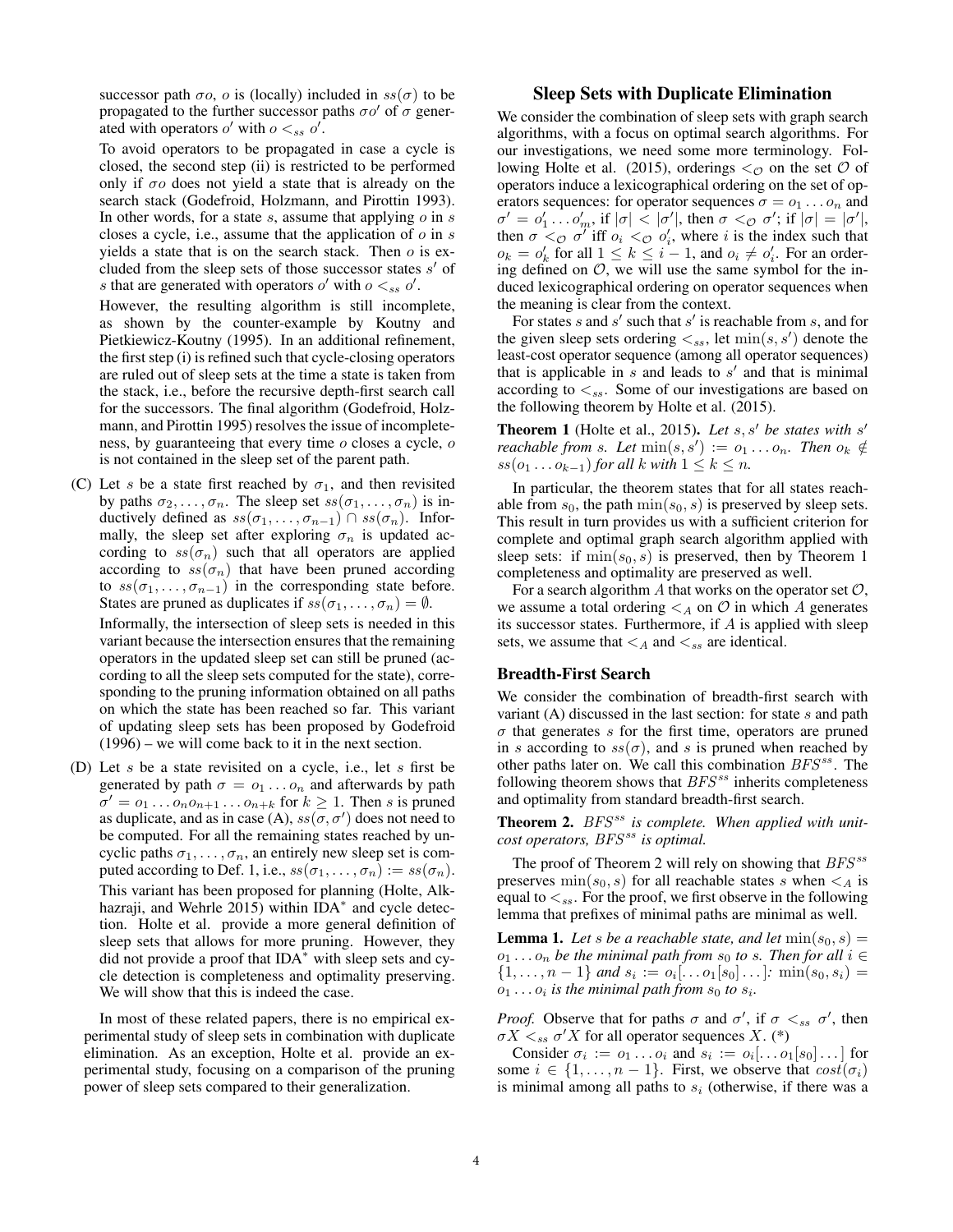cheaper path  $\sigma'$  to  $s_i$ , then  $\sigma' o_{i+1} \ldots o_n$  would be cheaper<br>than  $\min(s, s)$ ). Second, consider a path  $\sigma'$  to  $s_i$ , with than  $\min(s_0, s)$ ). Second, consider a path  $\sigma'$  to  $s_i$  with  $cost(\sigma') = cost(\sigma_i)$ . If  $\sigma' <_{ss} \sigma_i$ , then by (\*) for  $X = \text{cos} \sigma_i$  or  $X = \text{sin}(s, s)$ , which  $X = o_{i+1} \dots o_n$ ,  $\sigma' X \leq_{ss} \sigma_i X = \min(s_0, s)$ , which again would imply that  $\min(s_0, s)$  is not the minimal path to s.

*Proof.* (Theorem 2) Let s be a state reachable from  $s_0$ . Let  $\min(s_0, s) = o_1 \dots o_n$ , and  $\sigma = o'_1 \dots o'_m$  be a path with  $\sigma \neq \min(s_0, s)$  that reaches s. We show that standard  $\sigma \neq \min(s_0, s)$  that reaches s. We show that standard breadth-first search using  $\leq_A$  generates s with  $\min(s_0, s)$ first, i.e., before it generates s with  $\sigma$ . To see this, consider the following cases:

- 1.  $n < m$ : min $(s_0, s)$  is explored before  $\sigma$  because breadthfirst search explores shorter paths before longer ones.
- 2.  $n > m$  cannot occur because it would contradict the assumption that  $\min(s_0, s)$  is minimal.
- 3.  $n = m$ : Let *i* be the left-most position where  $\min(s_0, s)$ and  $\sigma$  differ, i.e.,  $o_i \neq o'_i$  and  $o_j = o'_j$  for  $j < i$ . By assumption,  $\lt_{ss}$  is equal to  $\lt_A$ , and  $\min(s_0, s) \lt_{ss} \sigma$ , hence  $\min(s_0, s) \leq A \sigma$  and  $o_i \leq A \ o'_i$ . It follows<br>that breadth-first search explores the path  $o_i$  and before that breadth-first search explores the path  $o_1 \ldots o_i$  before  $o'_1 \dots o'_i$ , and hence (by exploring states in a first-in first-<br>out manner) also their completion  $\min(s_0, s)$  before  $\sigma$ out manner) also their completion  $\min(s_0, s)$  before  $\sigma$ .

By Lemma 1, the prefixes of  $\min(s_0, s)$  are minimal as well, hence it follows that all states  $s_1, \ldots, s_n$  generated on the path from  $s_0$  to s are generated on the path  $\min(s_0, s)$ first. It follows that  $s_1, \ldots, s_n$  are not pruned by breadthfirst search as duplicate states. By Theorem 1, it follows that additionally computing sleep sets for these prefix paths that generate  $s_1, \ldots, s_n$ , which yields  $BFS^{ss}$ , preserves  $\min(s_0, s)$ , showing the claim.  $min(s_0, s)$ , showing the claim.

As a general observation, to preserve optimality of graph search algorithms when applied with sleep sets, it is sufficient to guarantee that states on  $\min(s_0, s)$  are not pruned as duplicates. The theorem shows that this is the case for breadth-first search even with full duplicate elimination according to variant (A), because the  $\min(s_0, s)$  paths are generated first. In general, we do not have this property, e.g., with Dijkstra's algorithm or more generally, with A<sup>\*</sup>. Therefore, sleep set updates will be needed.

## A∗ Search

A<sup>∗</sup> can be combined with sleep sets variant (C) described in the literature review section, by a reduction to the sleep set algorithm proposed by Godefroid (1996). In his monograph, Godefroid proposes this algorithm directly in combination with the *persistent sets* pruning technique. For ease of presentation, we will first discuss his algorithm and the adaptation to  $A^*$  for the special case without persistent sets, which amounts to the "pure" combination of  $A^*$  and sleep sets. We will come back to the combination with additional pruning techniques (based on strong stubborn sets, which is a variant of persistent sets) in the next section.

We do not give pseudo code of Godefroid's algorithm, but only provide a short description of the main points (for

more details, the reader is referred to his monograph, Section 5.2). Godefroid uses a *stack* as open list, and stores expanded states (together with their associated sleep set) in a hash table as closed list. States that are generated and recognized as duplicates are handled by updating the associated sleep set: Consider a state s that has been generated by paths  $\sigma_1, \ldots, \sigma_n$ , and is generated again by path  $\sigma$ . If s is contained in closed, then all operators in  $ss(\sigma_1,\ldots,\sigma_n) \setminus ss(\sigma)$ are additionally applied in s. In particular, states are pruned as duplicates only in case the corresponding sleep set has become empty.

We adapt Godefroid's algorithm to emulate A<sup>∗</sup> combined with sleep sets, called  $A_{ss}^*$  in the following. For simplicity, we assume consistent heuristics (for inconsistent heuristics, some more cases on state reopening need to be distinguished). In a nutshell, compared to Godefroid's algorithm,  $A_{ss}^*$  differs in three main points: Firstly, although Godefroid's algorithm uses a stack as open list, the completeness proof that all states of the state space can still be generated (Theorem 5.4 in the monograph) does not rely on the stack behavior. Applying the algorithm with a priority queue retains the completeness property (we will formalize this claim below). Secondly, like  $A^*$ , we additionally need to check in  $A_{ss}^*$  for the goal condition when states are popped from open. These adaptations are trivial extensions. In addition, assume a state s that has been generated by paths  $\sigma_1, \ldots, \sigma_n$ , and assume s is generated again by path  $\sigma$ . If s is contained in open and not yet in closed, then the sleep set of s in open is updated according to  $\sigma$ , i.e.,  $ss(\sigma_1,\ldots,\sigma_n,\sigma) := ss(\sigma_1,\ldots,\sigma_n) \cap ss(\sigma).$ 

We will describe  $A_{ss}^*$  in more detail in the following. To avoid confusion, we slightly extend the notation on sleep sets  $ss(\sigma_1,\ldots,\sigma_n)$  for states s reached on several paths  $\sigma_1, \ldots, \sigma_n$ : To make clear which state we are talking about, we explicitly label the state s reached by path  $\sigma$  with  $\sigma^s$ . Accordingly, the sleep set of state s reached by paths  $\sigma_1^s, \ldots, \sigma_n^s$  in this order is denoted with  $ss(\sigma_1^s, \ldots, \sigma_n^s)$ .<br>Compared to  $A^*$   $A^*$  differs in the computation of

Compared to  $A^*$ ,  $A^*_{ss}$  differs in the computation of successor states. Assuming a state s that is subject to expansion,  $A_{ss}^*$  computes successor states of s as follows.

Computation of operators to be applied Instead of considering *all* applicable operators in s (like A<sup>\*</sup>), the set of operators applied in  $s$  by  $A_{ss}^*$  is defined as

$$
app(s) \setminus ss(\sigma_1^s, \ldots, \sigma_n^s),
$$

where  $\sigma_1^s, \ldots, \sigma_n^s$  are the paths by which s has been gener-<br>ated at the time when s is expanded ated at the time when s is expanded.

Operator application and sleep set updates  $A_{ss}^*$  applies the operators in  $app(s) \setminus ss(\sigma_1^s, \ldots, \sigma_n^s)$  and computes (or updates, respectively) the corresponding sleep set of the successor states. The pseudo code of this expansion step, called EXPAND(s,  $app(s)$ ,  $ss(\sigma_1^s, \ldots, \sigma_n^s)$ ) in the following,<br>is given in Fig. 2 is given in Fig. 2.

Assuming that  $\sigma^s$  is the path on which s has been reached last,  $EXPAND(s, app(s), ss(\sigma_1^s, \ldots, \sigma_n^s))$  computes<br>the sleep set of the successor state s' reached on the path the sleep set of the successor state  $s'$  reached on the path  $\sigma^s$ o (Line 5–6). The sleep set of s' is updated according to variant (C) as described in the sleep sets literature analysis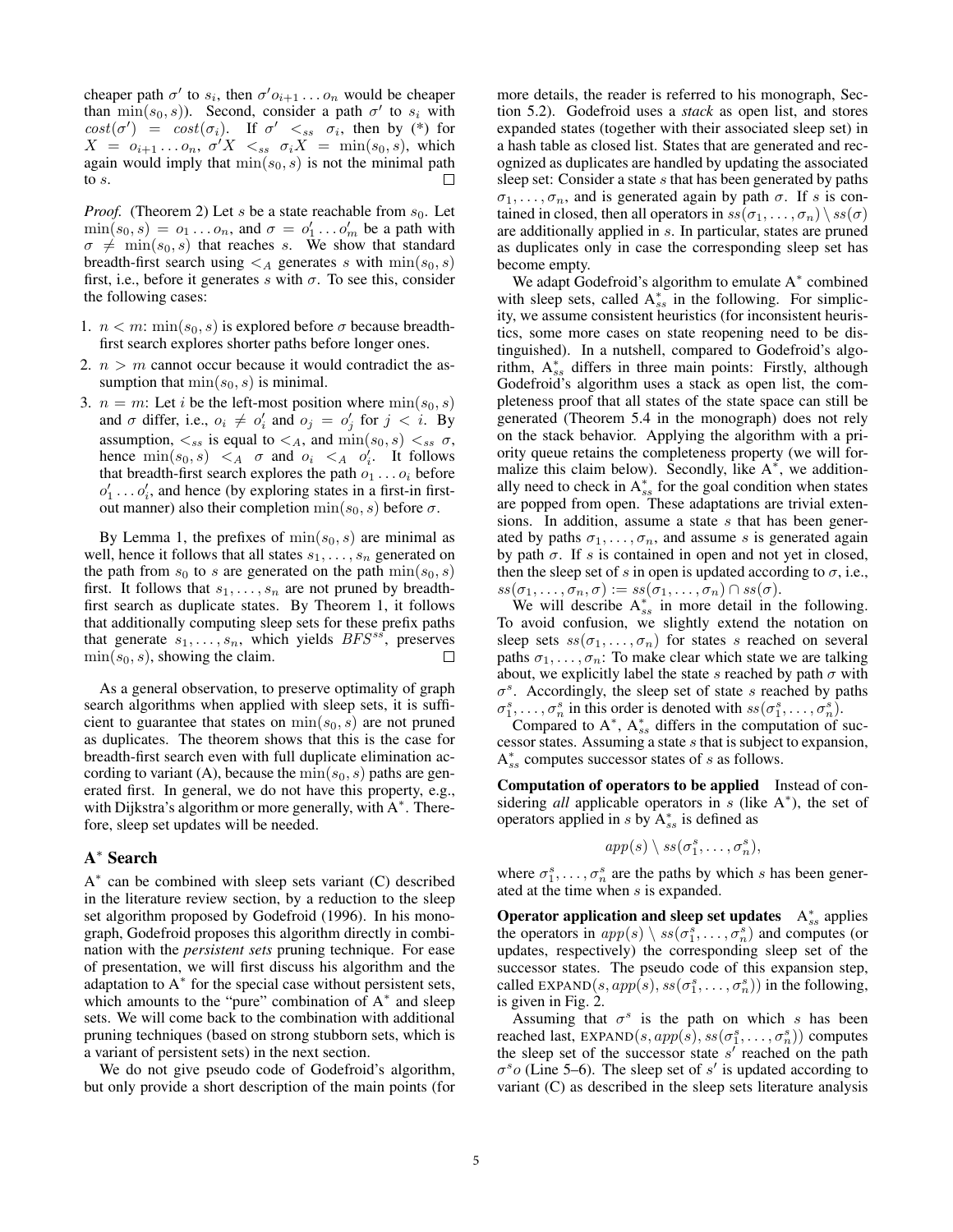```
1: function \text{EXPAND}(s, app(s), ss(\sigma_1^s, \ldots, \sigma_n^s))2: for o \in app(s) \setminus ss(\sigma_1^s, \ldots, \sigma_n^s) do
 3: s' \leftarrow o(s)<br>4: \sigma^s \leftarrow \min4: \sigma^s \leftarrow \text{minimal cost generating path of } s<br>5: X \leftarrow ss(\sigma_1^s, \dots, \sigma_n^s) \cup \{\sigma' \mid \sigma' <_{ss} \sigma \wedge \sigma_n^s\}5: X \leftarrow ss(\sigma_1^s, \ldots, \sigma_n^s) \cup \{o' \mid o' \lt_{ss} o \land o' \in app(s)\}6: ss(\sigma^s o) \leftarrow \{o' \mid o' \in X \text{ and } o' \bowtie o\}7: ss(\sigma_1^{s'}, \ldots, \sigma_m^{s'}, \sigma^s o) \leftarrow ss(\sigma_1^{s'}, \ldots, \sigma_m^{s'}) \cap ss(\sigma^s o)7: ss(\sigma_1^{s'}, \ldots, \sigma_m^{s'}, \sigma^s)<br>8: if s' \in Closed then<br>9: annlicable_sleet
  9: applicable\_sleep \leftarrow ss(\sigma_1^{s'}, \ldots, \sigma_m^{s'}) \setminus ss(\sigma^s o)10: EXPAND (s', applicable\_sleep, \emptyset)11: else<br>12:
12: n' \leftarrow make\_node(s')13: Open \leftarrow Open \cup \{n'\}14: end if
15: end for
16: end function
```
Figure 2: Successor generation and sleep set updates of  $A_{ss}^*$ 

section (Line 7). If s' is closed, then s' is further expanded by generating all successors that are not pruned according to the most recently computed sleep set (Line 8–10). Recall that  $\sigma_1^{s'}, \ldots, \sigma_m^{s'}$  are the paths by which s' has been reached before reaching s' on  $\sigma^s$ o. At this point, we also observe that the particular function signature (which includes  $app(s)$  and the sleep set of  $s$ ) is convenient for the recursive call in Line 10. Finally, in Line 11–13, we cover the case where  $s'$  is either generated for the first time, or previously generated but not expanded yet, i.e.  $s'$  is already in open.

**Theorem 3.** For admissible and consistent heuristics, A<sup>\*</sup><sub>ss</sub> *is complete and optimal.*

*Proof.* The proof is a special case of the proof of Theorem 6, which shows the claim for  $A_{ss}^*$  with additional state pruning based on strong stubborn sets.

#### IDA∗ With Cycle Detection

Sleep sets have already been applied with a limited form of duplicate elimination: Holte et al. (2015) combine IDA<sup>∗</sup> with sleep sets and cycle detection as described in part (D) of the literature analysis section: States that are revisited on a cycle are pruned as duplicates, and for all other states s that are revisited, a sleep set is re-computed according to the last path that generated s. We call this algorithm  $IDA_{cyc}^*$ . Holte et al. did not provide a formal correctness proof in their paper that  $IDA_{cyc}^*$  preserves the completeness and optimality of IDA∗. The following theorem shows that this is indeed the case. For an operator sequence  $X$  applicable in state  $s$ , we shortly denote the state obtained by applying  $X$  in  $s$  by  $X[s]$ .

Theorem 4. IDA<sup>∗</sup> cyc *is complete. For admissible heuristics,* IDA<sup>∗</sup> cyc *is optimal.*

The proof closely follows the structure of the proof by Holte and Burch (2014) that move pruning can safely be used with cycle detection.

*Proof.* Let s be a state that is reachable from  $s_0$ . We show that cycle detection does not eliminate  $\min(s_0, s)$ . Assume that cycle detection eliminates  $min(s_0, s)$ . This means that  $min(s_0, s)$  must contain a cycle, i.e.,  $min(s_0, s) = PCQ$  for operator sequences P, C, Q, with  $|C| > 0$  and  $PC[s_0] =$  $P[s_0]$ . This implies that  $PQ$  is a path from  $s_0$  to s with  $cost(PQ) \le cost(\min(s_0, s))$  and  $PQ \ltq_{ss} \min(s_0, s)$ , which contradicts the definition of  $\min(s_0, s)$ , hence showing that  $\min(s_0, s)$  is not eliminated. From Theorem 1, it follows that  $\min(s_0, s)$  is preserved by sleep sets as well. Together with the properties that IDA<sup>\*</sup> is complete (and optimal for admissible heuristics), this shows the claim. П

# IDA∗ With Heuristic Cutoffs

With the same reasoning of Holte and Burch (2014) that move pruning can safely be used with *heuristic cutoffs*, sleep sets can safely be applied with IDA<sup>\*</sup> and heuristic cutoffs: For the cost  $C^*$  of a cheapest path to a goal state, heuristic cutoffs use a bound  $B \geq C^*$ , and prune all paths with strictly larger costs than B. Let  $IDA_{hc}^*$  denote  $IDA^*$  with bound  $B \geq C^*$  combined with sleep sets.

**Theorem 5.** IDA $_{hc}^*$  *with admissible heuristics is complete and optimal.*

*Proof.* Let h be an admissible heuristic, and let s be a state that is reachable from  $s_0$ . We show that heuristic cutoffs do not eliminate  $\min(s_0, s)$ . Let operator sequence P be a prefix of  $\min(s_0, s)$ . As h is admissible, we have  $cost(P) + h(P[s_0]) \leq cost(min(s_0, s))$  since P is a prefix of  $\min(s_0, s)$ . As  $cost(\min(s_0, s)) = C^*$ , we have  $cost(P) + h(P[s_0]) \leq C^*$ . Heuristic cutoffs can only prune paths with costs strictly larger than  $C^*$ , hence P is not pruned. Since P has been chosen as an arbitrary prefix of  $\min(s_0, s)$  (including  $\min(s_0, s)$  itself), this shows that heuristic cutoffs do not prune  $min(s_0, s)$ .  $\Box$ 

# Combining Sleep Sets With State Pruning

When applying sleep sets within a search algorithm, the set of generated states is equal to the set of generated states without sleep sets pruning. Hence, a natural question is whether sleep sets can be applied in graph search algorithms in combination with further pruning techniques that also prune states. Following Godefroid (1996), we provide an initial step of integrating sleep sets with *strong stubborn sets*, where we particularly investigate optimality of the remaining pruning technique.

Godefroid showed that sleep sets can safely be combined with *persistent sets* (1996), in the sense that the combined algorithm still preserves all deadlocks of the system. A persistent set in a state  $s$  is a subset of the applicable operators in s, where the applicable operators that are *not* included in the persistent set are pruned. *Strong stubborn sets* are a variant of persistent sets, which have originally been proposed for model checking Petri nets (Valmari 1989), and recently been applied for domain-independent planning as search (Alkhazraji et al. 2012; Wehrle et al. 2013; Wehrle and Helmert 2014). In contrast to sleep sets, strong stubborn sets take goal states into account for their pruning decision. In a nutshell, for a given state s, a strong stubborn set  $T<sub>s</sub>$  for s contains i) a disjunctive action landmark in s, ii)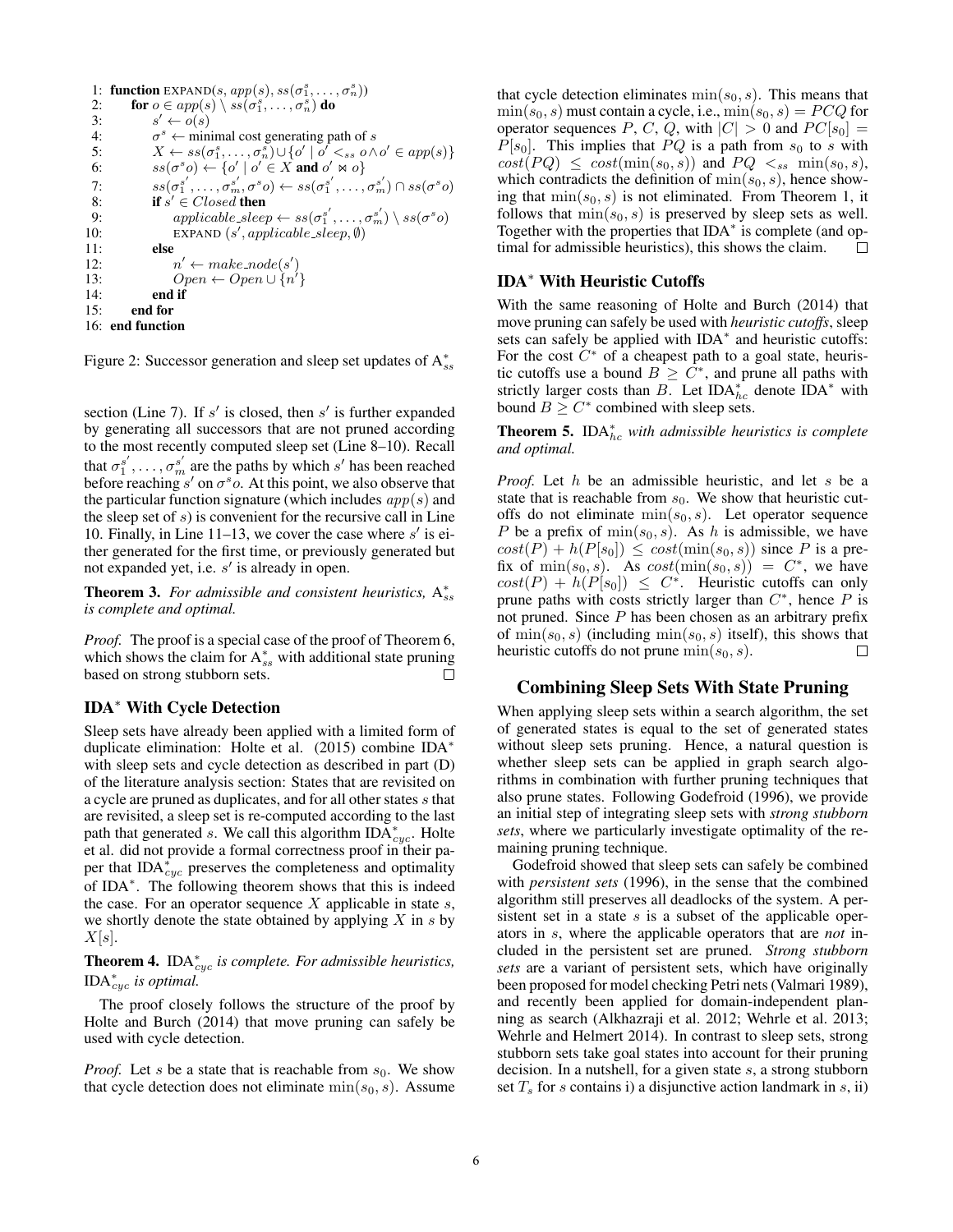for all operators  $o$  in  $T_s$  that are applicable in s all interfering operators with  $o$ , and iii) for all operators  $o$  in  $T<sub>s</sub>$  that are not applicable in  $s$  a set  $N$  of operators such that all plans starting in s that contain o also contain an operator  $o' \in N$ before the first occurrence of o (such sets N are called *necessary enabling sets*). The set of applicable operators of  $T_s$ is a subset of the applicable operators in s. For the following investigations, it is not necessary to understand further details of strong stubborn sets and how they can be computed – the only important property that will be needed for our discussions and proofs is the following: When applying A<sup>∗</sup> with strong stubborn sets, then for every state s and for every solution  $\pi$  that starts in s, at least one permutation of  $\pi$ is preserved. In more detail, among all permutations of  $\pi$ 's operators that lead from s to a goal state, there is at least one first operator of such a permutation that is not pruned in s.

Example 2. *Consider again the problem in Fig. 1, consisting of two independent operators*  $o_1$  *and*  $o_2$ *, initial state* 00 *and goal state* 11*. The original state space is depicted on the left in Fig. 3. In contrast to sleep sets, strong stubborn sets can recognize that among the two solutions, only one needs to be explored, and in particular, one of the "intermediate" states* 10 *and* 01 *does not need to be generated. The resulting reduced state space is depicted in Fig. 3 on the right. Among the solutions*  $\pi_1 = o_1 o_2$  *and*  $\pi_2 = o_2 o_1$ *, the first operator of*  $\pi_1$  *is preserved in this example.* 



Figure 3: State spaces without and with strong stubborn sets

Along the lines of Godefroid, we show that strong stubborn sets can be combined with sleep sets within  $A_{ss}^*$  in a completeness and optimality preserving way. The resulting algorithm, called  $A_{ssssss}^*$  in the following, works exactly like  $A_{ss}^*$ , except that the set of operators applied in a state s is defined as the applicable operators from the set

$$
T_s \setminus ss(\sigma_1^s, \ldots, \sigma_n^s)
$$

instead of  $app(s) \setminus ss(\sigma_1^s, \ldots, \sigma_n^s)$  (see Line 2 in Fig. 2),<br>where T is a strong stubborn set, and  $\sigma_s^s$  are the where  $T_s$  is a strong stubborn set, and  $\sigma_1^s, \ldots, \sigma_n^s$  are the paths that have generated s paths that have generated s.

The following notation and correctness proofs closely follow those given by Godefroid for deadlock detection in concurrent systems (1996). Let  $s_q$  be a goal state reachable from a state s, i.e., there is an operator sequence  $\sigma$  such that applying  $\sigma$  in s leads to  $s_g$ . The equivalence class of *permutation equivalent paths*, consisting of all paths  $\bar{\sigma}$  that are permutations of the operators in  $\sigma$  such that  $\bar{\sigma}$  still leads from s to s<sub>g</sub>, is denoted with  $[\sigma]^s$ . Formally,  $[\sigma]^s := {\bar{\sigma}} |$ <br> $\bar{\sigma}$  is a permutation of  $\sigma$  leading from s to a goal state.  $\bar{\sigma}$  is a permutation of  $\sigma$  leading from s to a goal state}.

For  $[\sigma]_s^s$ , we denote the set  $\Sigma^{s,\sigma} := {\{o_1^i \mid \sigma \in [\sigma]^{s}, \sigma = \phi\}}$  $o_1^i o_2^i \dots o_{n_i}^i$  the *set of initial operators* of  $[\sigma]^s$ , i.e., the set that contains the first operators of all paths in  $[\sigma]^s$ . that contains the first operators of all paths in  $[\sigma]^s$ .

Theorem 6. *Let* <sup>s</sup> *be a state, and let* <sup>s</sup>g *be a goal state reachable from s via operator sequence*  $\sigma$  *(i.e.,*  $\sigma(s) = s_g$ *). Let*  $\sigma_1, \ldots, \sigma_n$  be the paths explored by  $A_{ssass}^*$  that generated s<br>in this particular order before termination (i.e., s. is gener. *in this particular order before termination (i.e.,* s *is generated by*  $\sigma_1$  *first, and by*  $\sigma_n$  *last*).

*If*  $\Sigma^{s,\sigma} \cap ss(\sigma_1,\ldots,\sigma_n) = \emptyset$ *, then there is a permutation*  $\bar{\sigma} \in [\sigma]^s$  that is preserved by  $A^*_{sssss}$ .

Before giving the proof, let us discuss the claim and its implications in some more detail. Theorem 6 states that if the (updated) sleep set of a state s eventually does not contain any first operator of the sequences in  $[\sigma]^s$ , then at least one of these sequences is preserved. As discussed by Godefroid, this particularly implies the completeness of  $A_{ssssss}^*$ because the sleep set of the initial state is empty by definition. In addition, we observe that  $A_{ssss}^*$  remains optimal because for all solutions, at least one permutation is preserved.

*Proof.* (Theorem 6) Consider the permutation equivalent paths  $[\sigma]^{s}$  of  $\sigma$ , and the set of initial operators  $\Sigma^{s,\sigma}$  of  $[\sigma]^{s}$ . We show by induction on the length of  $\sigma$  that at least one permutation sequence  $\bar{\sigma} \in [\sigma]^s$  is preserved by  $A^*_{ssssss}$ . If  $|\sigma| = 0$ , the result is immediate.

If  $|\sigma| > 0$ , then there is an operator sequence of length  $|\sigma|$  from s to  $s_g$  in the state space induced by A<sup>\*</sup> and strong stubborn sets. The proof will show that such an operator sequence to reach  $s<sub>g</sub>$  still exists in the state space induced by  $\mathrm{A}^{*}_{sssss}$ .

First, we observe that there is  $o \in \Sigma^{s,\sigma}$  that is applied by  $A_{sssss}^{*}$  in s: To see this, consider the first sequence  $\sigma_{k}^{s}$  $(1 \leq k \leq n)$  by which state s is generated such that  $\sum_{i}^{s,\sigma} \cap ss(\sigma_1^s, \ldots, \sigma_k^s) = \emptyset$  (i.e.,  $\sum_{i}^{s,\sigma} \cap ss(\sigma_1^s, \ldots, \sigma_k^s) \neq \emptyset$  for  $1 \leq i \leq k-1$ ). Such  $\sigma_1^s$  must exist because  $\emptyset$  for  $1 \leq i \leq k - 1$ ). Such  $\sigma_k^s$  must exist because  $\Sigma^{s,\sigma} \cap ss(\sigma_k^s - \sigma_k^s) = \emptyset$  by assumption and by defini- $\Sigma^{s,\sigma} \cap ss(\sigma_1^s, \ldots, \sigma_n^s) = \emptyset$  by assumption, and by definition sleep sets can only reduce when a state is revisited tion, sleep sets can only reduce when a state is revisited.

Now consider the expansion process of  $s$  when  $s$  is reached by  $\sigma_k^s$ . Let *o* be the operator in  $\Sigma^{s,\sigma}$  that is applied<br>in *s* and is smallest among the remaining operators in  $\Sigma^{s,\sigma}$ in s and is smallest among the remaining operators in  $\Sigma^{s,\sigma}$ (according to  $\lt_{ss}$ ) that have not yet been applied in s. Such an operator must exist because  $\Sigma^{\tilde{s}, \sigma} \cap ss(\sigma_1^{\tilde{s}}, \ldots, \sigma_{k-1}^{\tilde{s}}) \neq \emptyset$ .<br>Let  $s' := \Omega[s]$ . As  $\alpha \in \Sigma^{s, \sigma}$  the goal state  $s$  is reachable Let  $s' := o[s]$ . As  $o \in \Sigma^{s,\sigma}$ , the goal state  $s_g$  is reachable from s' with an operator sequence  $\sigma'$  with  $|\sigma'| = |\sigma| - 1$ .

Consider the paths  $\rho_1, \ldots, \rho_t$  explored by  $A_{ssssss}^*$  that gen-<br>ste s' To conclude the inductive proof argument, we will erate s'. To conclude the inductive proof argument, we will show (by contradiction) that  $\Sigma^{s', \sigma'} \cap ss(\rho_1^{s'}, \ldots, \rho_t^{s'}) = \emptyset$ . Assume  $\Sigma^{s', \sigma'} \cap ss(\rho_1^{s'}, \ldots, \rho_t^{s'}) \neq \emptyset$ . Then there exists an operator  $\bar{o} \in \Sigma^{s',\sigma'}$  with  $\bar{o} \in ss(\rho_1^{s'},\ldots,\rho_m^{s'})$  for all  $1 \leq m \leq t$ . In pertial or  $\bar{o} \in ss(\rho_1^{s'},\ldots,\rho_m^{s'})$  which  $1 \leq m \leq t$ . In particular,  $\overline{\sigma} \in \text{ss}(\rho_1^{s'}, \ldots, (\sigma_k \rho)^{s'})$ , which implies that  $\overline{\sigma}$  and  $\overline{\overline{\sigma}}$  are commutative. It follows that  $\overline{\overline{\sigma}}$ implies that o and  $\bar{o}$  are commutative. It follows that  $\bar{o}$ is applicable in s (because  $\bar{o}$  is applicable in s', and  $\bar{o}$  is not disabled by  $o$ ), and furthermore,  $\bar{o}$  is an initial operator of a permutation of  $\sigma$  which leads to  $s_q$ , i.e.,  $\bar{\sigma} \in \Sigma^{s,\sigma}$ . On the other hand, as  $\overline{o} \in ss(\rho_1^{s'}, \ldots, (\sigma_k o)^{s'})$ , it follows<br>that  $\overline{o} \in ss(\sigma_1^{s'} \ldots, (\sigma_k o)^{s'})$  already (and  $\overline{o}$  is propagated to that  $\overline{o} \in ss(\sigma_1^s, \ldots, \sigma_k^s)$  already (and  $\overline{o}$  is propagated to  $\overline{o}(\sigma_1^s, \ldots, \sigma_k^s)$ ) afterwards), or  $\overline{a}$  has been odded to  $ss(\rho_1^{s'}, \ldots, (\sigma_k \rho)^{s'})$  afterwards), or  $\bar{\rho}$  has been added to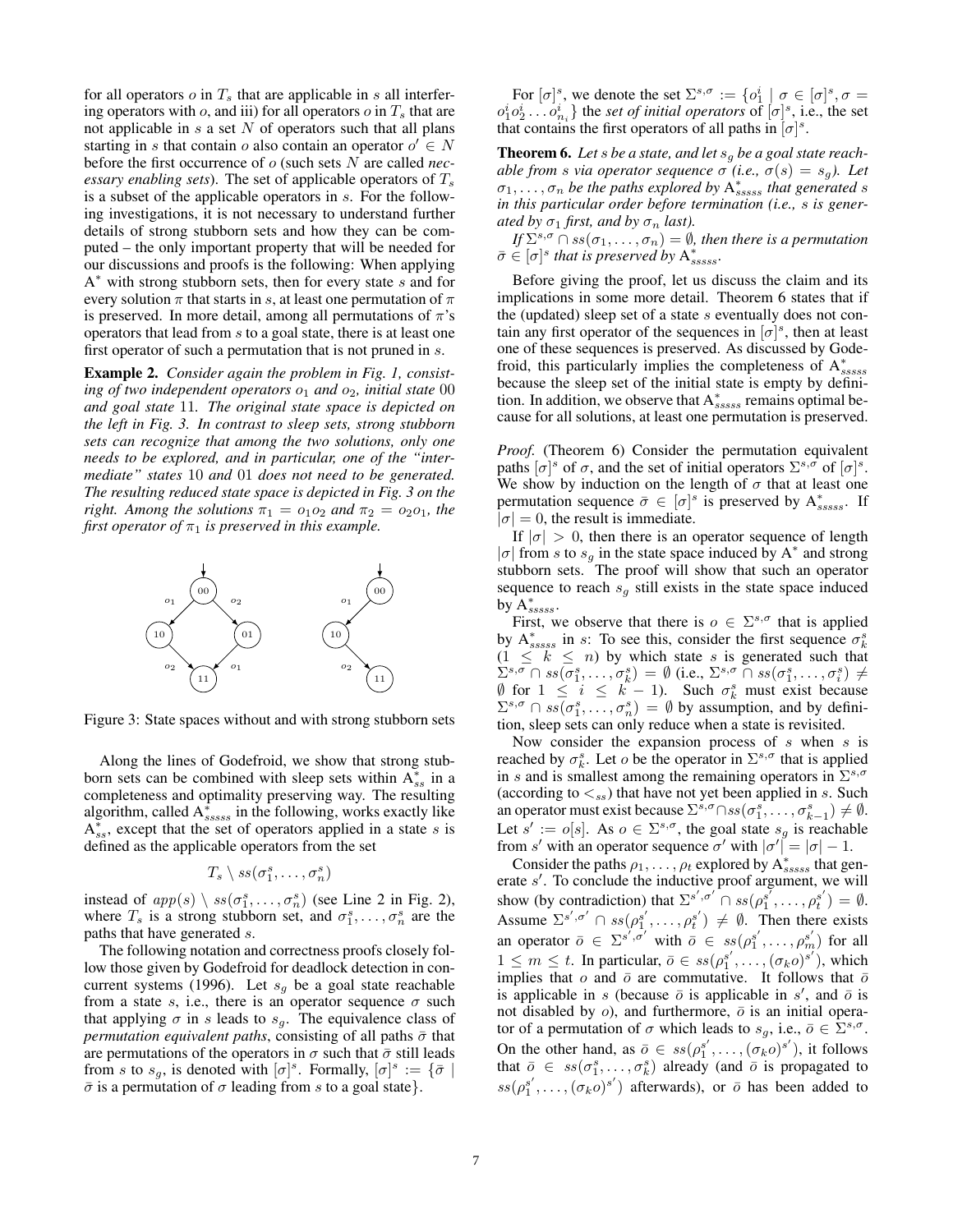$ss(\rho_1^{s'}, \ldots, (\sigma_k \rho)^{s'})$  after applying  $\rho$  in s (meaning that  $\overline{\rho}$  is applied before  $o$  in s, i.e.,  $\overline{o} \ltq_{ss} o$ ). However, both of these cases cannot happen: The former case is a contradiction to the fact that  $\bar{\sigma} \in \Sigma^{s,q}$  (because  $\Sigma^{s,q} \cap ss(\sigma_1^s, \ldots, \sigma_k^s) = \emptyset$ ), and the latter case is a contradiction to the choice of  $\alpha$  beand the latter case is a contradiction to the choice of  $o$  being the smallest operator according to  $\lt_{ss}$ . The induction continues from  $s'$  until  $s_q$  is reached.

Corollary 1. A<sup>\*</sup><sub>sssss</sub> inherits the completeness and optimal*ity properties from* A<sup>∗</sup> ss *.*

*Proof.* Completeness follows because the sleep set of the initial state is empty by definition. Optimality follows because for *every* solution  $\pi$ , a permutation of  $\pi$  is preserved, hence in particular for every optimal solution.  $\Box$ 

# Experimental Evaluation

We have implemented the combined approach in the Fast Downward planning system (Helmert 2006) in order to experimentally evaluate the impact of sleep sets combined with strong stubborn sets on the size of the generated state space. The experiments are performed on a cluster with Intel Xeon E5-2650v2 2.6 GHz CPUs, with a timeout of 30 minutes and a memory bound of 3 GB per run. We consider the STRIPS planning domains of the deterministic, sequential optimal track of the recent international planning competitions (IPC-08, IPC-11, and IPC-14), with an overall number of 33 domains and 461 problems.

Figure 4 shows an overview of the generated search nodes (i.e., the summed number each search node has been generated) per domain on the commonly solved problems. We compare A<sup>∗</sup> and strong stubborn sets (Alkhazraji et al. 2012), called  $A_{sss}^*$  in the following, with its sleep sets extension  $A_{ssssss}^*$ , excluding the last  $f$ -layer to avoid tie-breaking issues. The pruning techniques can be applied with arbitrary heuristics – in our experiments, we have used the LM-cut heuristic (Helmert and Domshlak 2009), which is a stateof-the-art heuristic for optimal planning. The numbers of commonly solved problems are given in parenthesis after the domain names, best results are shown in bold.

As the overall picture, we observe a consistent improvement regarding the number of generated nodes per domain. Although the savings are slight, the results show that the node generations *can* be further reduced compared to pure strong stubborn set pruning. In addition to this "direct" combination, which has already been proposed by Godefroid, further research on such combinations could be beneficial to obtain further reductions.

To get a more detailed overview, we provide the number of generated nodes on a per-problem basis for the domains from the most recent competition (IPC-14) in Figure 5, again excluding the last  $f$ -layer to avoid tie-breaking issues. Domains in which the same problems are solved with the same number of node generations by  $A_{ssss}^*$  and  $A_{ssssss}^*$  are left out. Figure 5 lists the generated search nodes as well as the search time for all problems which at least one of  $A_{sss}^*$ and  $A_{ssssss}^*$  has solved within our resource limits.

The results show that for most problems, the number of node generations for  $A_{ssss}^*$  is at most as high as for  $A_{ssss}^*$ 

| <b>Generated nodes</b>        | $\mathbf{A}^*_{sssss}$ | ${\bf A}^*_{sss}$ |
|-------------------------------|------------------------|-------------------|
| $barman-opt11-strips(4)$      | 22731591               | 22882501          |
| elevators-opt08-strips (22)   | 38380306               | 48873617          |
| elevators-opt11-strips (18)   | 36666539               | 46248291          |
| floortile-opt11-strips (7)    | 29401436               | 34912718          |
| floortile-opt14-strips (6)    | 52200140               | 61804871          |
| ged-opt14-strips (15)         | 9064612                | 9064612           |
| hiking-opt14-strips (9)       | 30638123               | 30742124          |
| nomystery-opt11-strips (14)   | 387045                 | 410776            |
| openstacks-opt08-strips (20)  | 5777074                | 6129805           |
| openstacks-opt11-strips (15)  | 5763904                | 6116635           |
| openstacks-opt14-strips (3)   | 3866657                | 4138032           |
| parcprinter-08-strips (30)    | 4877                   | 4877              |
| parcprinter-opt11-strips (20) | 1884                   | 1884              |
| parking-opt11-strips (2)      | 555418                 | 560427            |
| parking-opt14-strips (3)      | 2253957                | 2274968           |
| pegsol-08-strips (28)         | 54045223               | 54045223          |
| pegsol-opt11-strips (18)      | 54408002               | 54408002          |
| scanalyzer-08-strips (12)     | 13504754               | 13942542          |
| scanalyzer-opt11-strips (9)   | 13504746               | 13942534          |
| sokoban-opt08-strips (29)     | 38525983               | 38525983          |
| sokoban-opt11-strips (20)     | 8310909                | 8310909           |
| tetris-opt14-strips $(5)$     | 1150721                | 1280023           |
| tidybot-opt11-strips (14)     | 299325                 | 308515            |
| tidybot-opt14-strips (8)      | 269184                 | 269891            |
| $transport-opt08-strips(11)$  | 302942                 | 426271            |
| transport-opt11-strips (6)    | 300508                 | 423268            |
| transport-opt14-strips $(6)$  | 2936311                | 3396159           |
| visitall-opt11-strips $(11)$  | 23775034               | 23775034          |
| visitall-opt14-strips (5)     | 2530507                | 2530507           |
| woodworking-opt08-strips (27) | 1722277                | 2583855           |
| woodworking-opt11-strips (19) | 976547                 | 1431694           |
| <b>Sum</b> (427)              | 454256536              | 493766548         |

Figure 4: Sum of generated search nodes per domain on commonly solved problems (excluding the last  $f$ -layer)

(with the exception of three problems in the Hiking domain, see below for a discussion on this). Again, we observe that the node savings are mostly slight, yet some domains show that more additional pruning can be gained – for example, in the Transport domain, the number of generated nodes are roughly cut in half in the largest commonly solved problem (#14). We remark that inconsistent heuristics (like LM-cut) can cause  $A_{sssss}^*$  to generate more nodes than  $A_{sss}^*$ . This presumably happens in the three Hiking problems where slightly more nodes are generated when sleep sets are applied in addition to stubborn set pruning.

We finally also remark that the savings in node generations do not pay off in terms of *coverage* (i.e., number of solved problems) for the considered "direct" combination of sleep sets and strong stubborn sets: The coverage of  $A_{sss}^*$ and  $A_{ssssss}^*$  with LM-cut is equal in all of the 33 domains.

#### **Conclusions**

The paper sheds light on sleep sets combined with duplicate elimination. We have provided a literature analysis of sleep sets with duplicate elimination from computer aided verification and from artificial intelligence. Based on this analy-